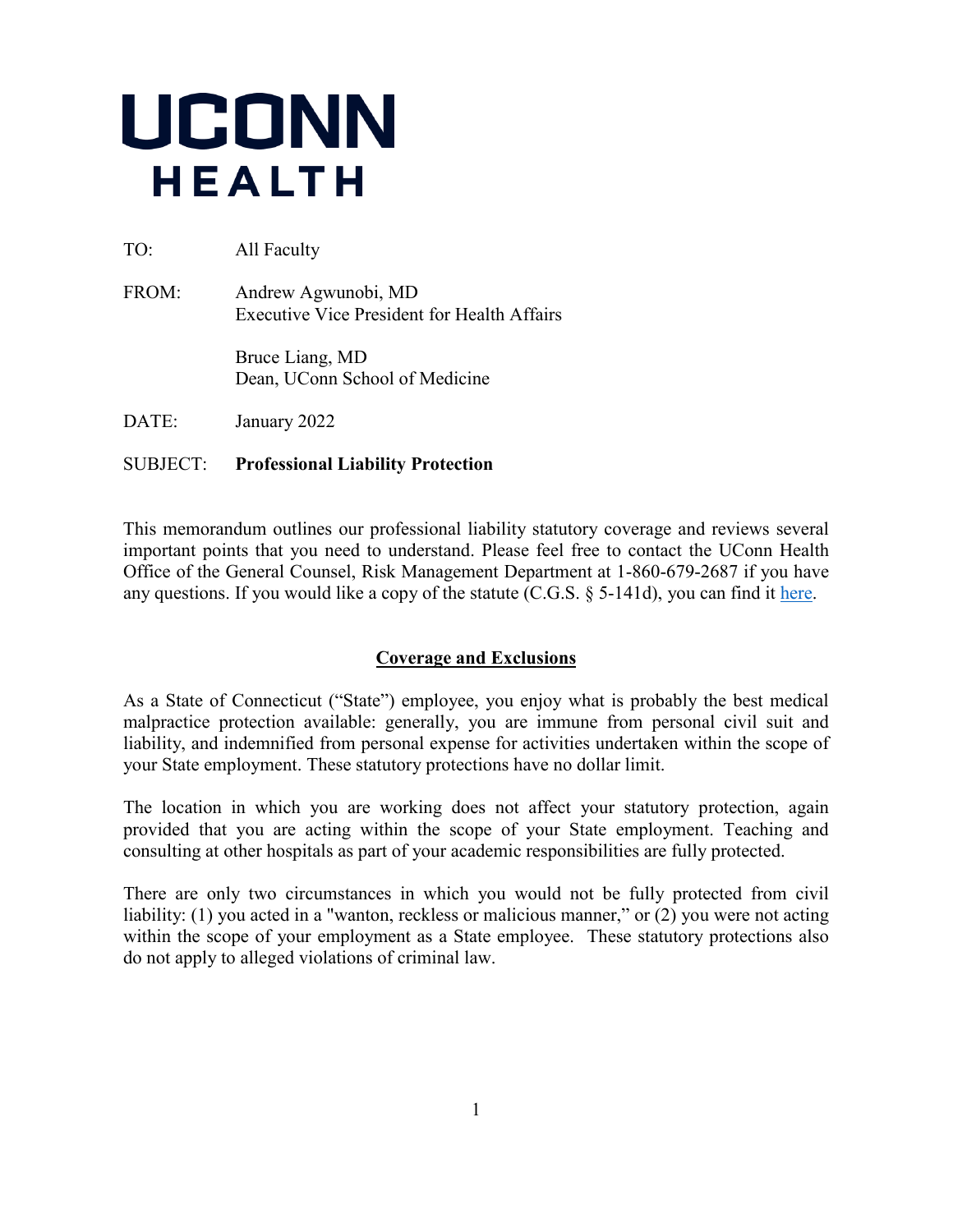## **What is Wanton, Reckless or Malicious?**

Wanton, reckless and malicious acts are statutory code words for instances in which the defendant is held to have acted with motives going beyond mere bad judgment. Most medical malpractice insurance policies include a similar exclusion. Any deliberate attempt to harm a patient could obviously lead to the charge that your motives were malicious.

### **When are you a State Employee?**

Clinical activities consistent with employment or faculty responsibilities and billed by UConn Health (whether JDH, UConn Medical Group or University Dentists) are fully protected.

A contractual arrangement in which another entity bills for your services and reimburses your school for your salary would also be protected, although the primary professional liability insurance may be provided by the other entity. This is determined by the contractual agreement underlying the arrangement.

Of course, if you are performing patient care in any location, you must maintain the appropriate credentials for that location (whether JDH or any other institution).

If you are performing UConn Health work not typically within the scope of your responsibilities, you must receive prior written approval from your department chair or, in the chair's absence, the Dean to document that this work is within the ambit of your state employment. To be clear, this work must be in furtherance of, and not conflict with, UConn Health's mission. Department chairs should contact the Office of the General Counsel with any questions.

Be aware that under any circumstances these statutory protections do not apply to non-State related work or to any independent practice or independent consulting activity that is beyond the scope of your State responsibilities.

#### a. Informal and Volunteer Activities

You should be careful about performing professional favors for friends and relatives: refilling your mother-in-law's prescription is almost certainly not part of your duties here and, depending upon the circumstances, could be in violation of state law. The casual favors for which all health care providers are asked would, in the event of a suit, be held by the State to have occurred without protection. The only provision of free or discounted care that is protected is that which is performed through UConn Health – approved programs.

Be careful, also, about volunteer practice. Activities such as clinical or other support donated to a primary or secondary school sports team would not be activity protected through UConn Health's professional liability coverage nor would free care given in a clinic unless such activity: (i) is specifically considered part of your educational or clinical duties on behalf of UConn Health; and (ii) has received prior written approval from your Chairperson or the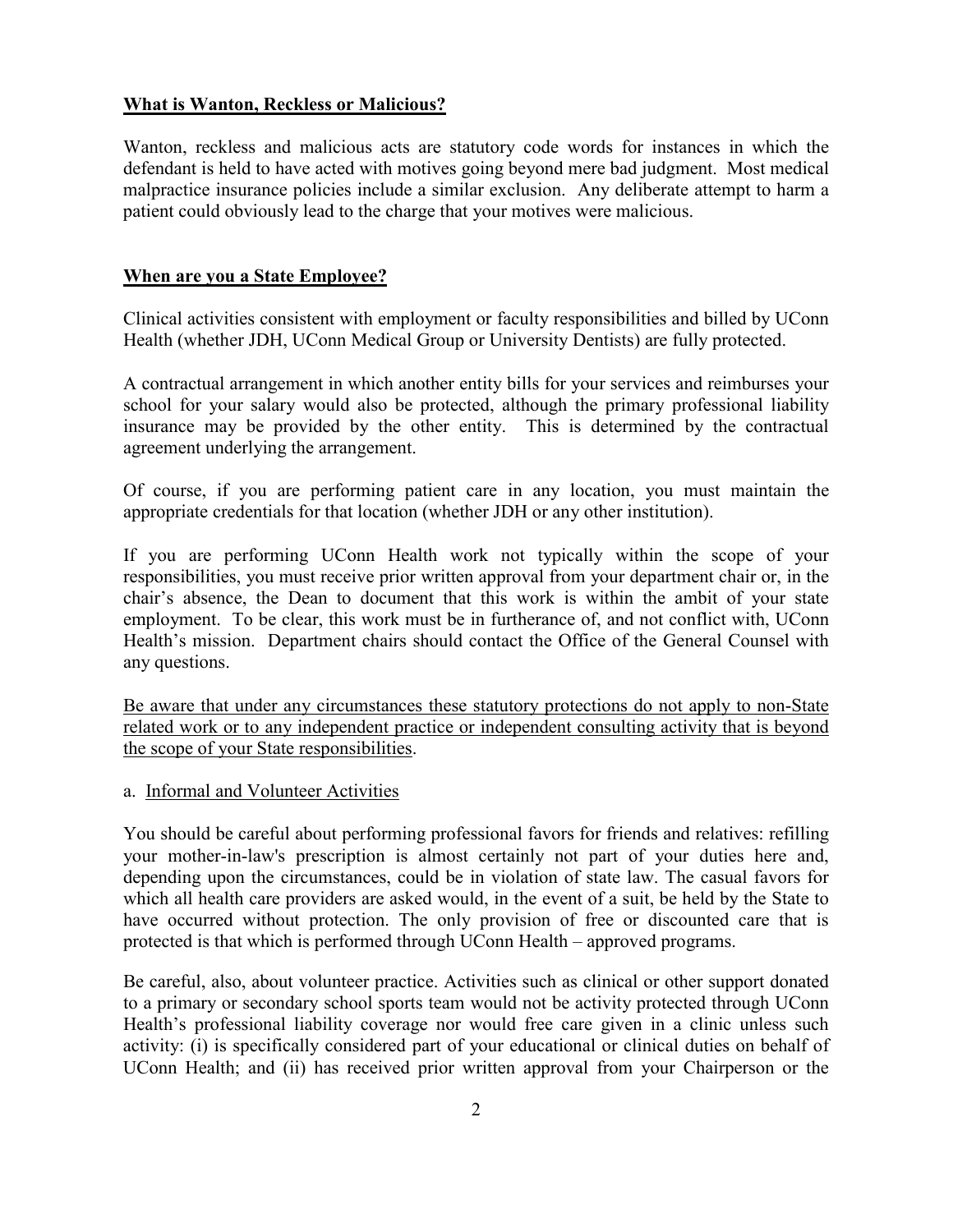Dean. Be sure to receive approval in writing before participating in such activities and maintain documentation of how the activity supports UConn Health's mission.

## b. Consulting

Please review the current consulting policies, located [here.](https://consulting.uconn.edu/) Individuals who engage in approved consulting activities, including the provision of expert testimony, and who retain fees, are not acting as State employees and are not protected.

## c. Part Time and Volunteer Faculty

Part-time and volunteer faculty may be covered by statute if they are fully integrated into our patient care or teaching programs and if their appointment meets certain specific standards. If you are interested in that particular area, please contact the Risk Management Department and ask to review the Attorney General's opinion on this subject.

## **Medical Malpractice Defense Financing**

In 1987, when the Health Center discontinued commercial malpractice insurance, a selfinsurance financing mechanism was established to cover medical malpractice claims brought against the State on UConn Health's behalf. Although no provider's individual finances can be threatened by large or multiple suits for activities within the scope of the provider's UConn Health employment and which are not wanton, reckless, malicious or otherwise unlawful, UConn Health's reputation and financial stability obviously could be so damaged. Depletion of the funds allocated to medical malpractice defense and indemnity payments could compromise UConn Health's ability to develop and fund new programs.

#### a. Claims Management

If you have any questions or concerns about an open case in which you are involved, please feel free at any time to contact Kimberly Sutton, Program Manager, Risk Management Department.

#### b. Incident Reporting

One of the most important elements of good claims management is effective incident reporting. To best serve our patients and appropriately protect both your and the State's interests, our Risk Management Department must know about any patient care incidents that could potentially give rise to a claim.

Who should report? The responsibility for reporting an incident rests with any UConn Health care provider, including faculty and house staff, who witness, discover or have direct knowledge of a reportable occurrence.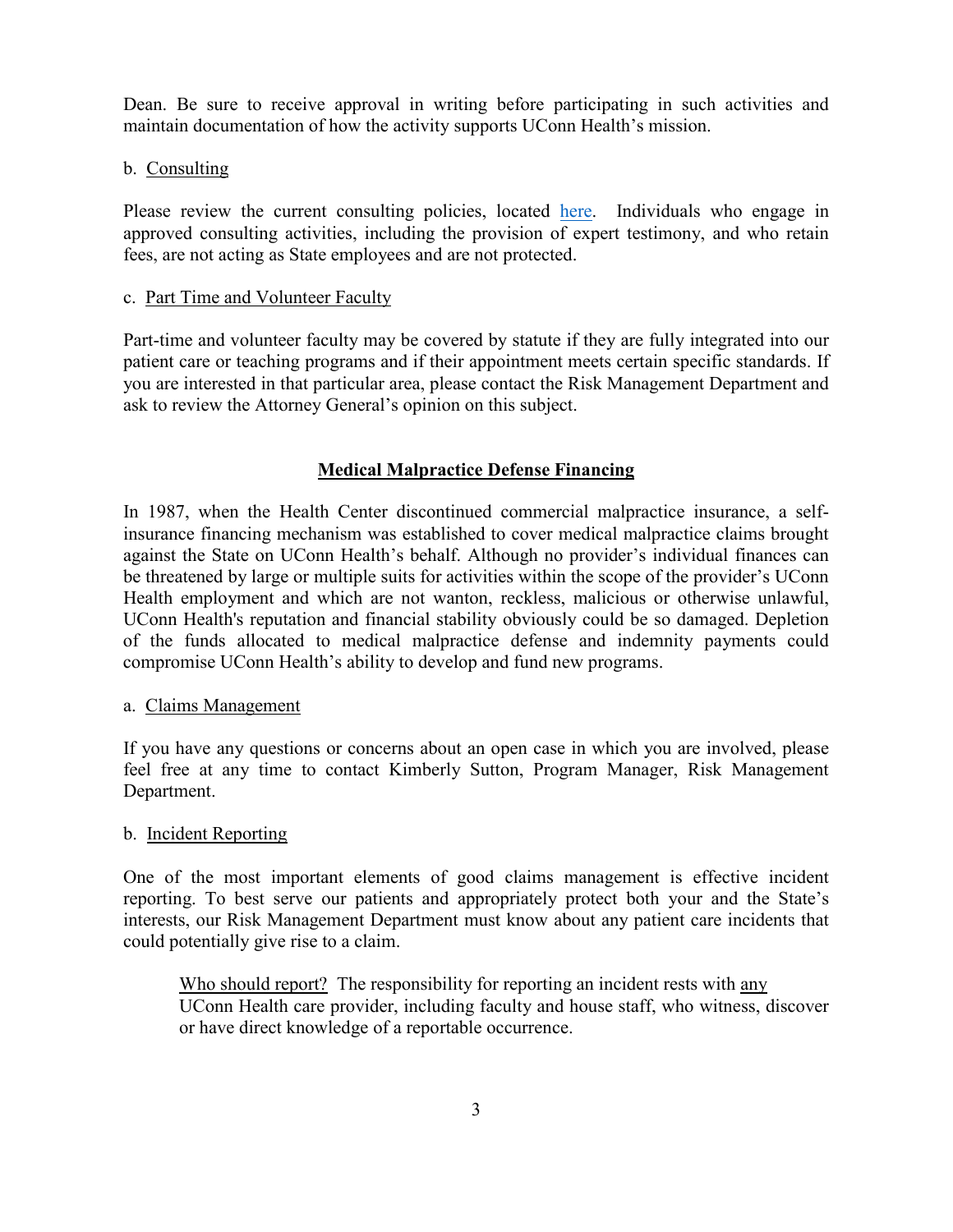What should be reported? Events that should be reported as incidents include:

- 1. The facts of any bad outcome that a layperson might attribute to poor care. This includes cases in which you are certain that there was no problem with care. It is essential in these cases that we have the best possible documentation of the actual care provided, and that the documentation be limited to "facts only," not opinion, conjecture or speculation.
- 2. The facts of any serious lapse in the quality of care regardless of outcome.
- 3. The facts surrounding any threat by a patient about suit.

How should a report be made? Any serious incident, such as a major complication resulting from a procedure or any threat by a patient regarding suit, should be reported as soon as possible by telephone (X2687) to the Risk Management Office (AG093) with facts of the incident reported through a UConn Health Safety Intelligence ("SI") Electronic Report to follow. The facts surrounding other less serious reports can simply be filed electronically as an SI or in an email to the Risk Management Department.

Please remember that reporting through the SI mechanism must be fact-based and not include conjecture, opinion, diversions of blame or personal attacks. All SIs are reviewed and appropriately investigated through our continuous quality improvement and patient safety program. The starting point for those investigations should always be the facts known at the time, nothing more, nothing less. These SIs in and of themselves often become part of the process when a professional liability lawsuit is filed, and it is unfair to all parties when unsubstantiated facts and conjecture are included.

Also remember that we should timely hear about all incidents that may reasonably be viewed by a layperson as providing the basis for a legal action. Events in ambulatory practice or that involve our faculty practicing at other institutions should be reported as well as those which occur at UConn Health. As noted above, it may be that the other institution provides the professional liability coverage for such activity and that you have already reported the incident to that institution's risk management department. We still track these matters and, in some cases, coordinate activity with the other institution due to the nature of the litigation process and the type of information we may need to provide as a part of the "discovery" process.

Full cooperation with the incident investigation process is important as well. Extensive questioning about an unanticipated, potentially adverse patient event can be very uncomfortable, but this investigation process is an essential element in advancing patient safety and quality, while also protecting you, UConn Health, and the State.